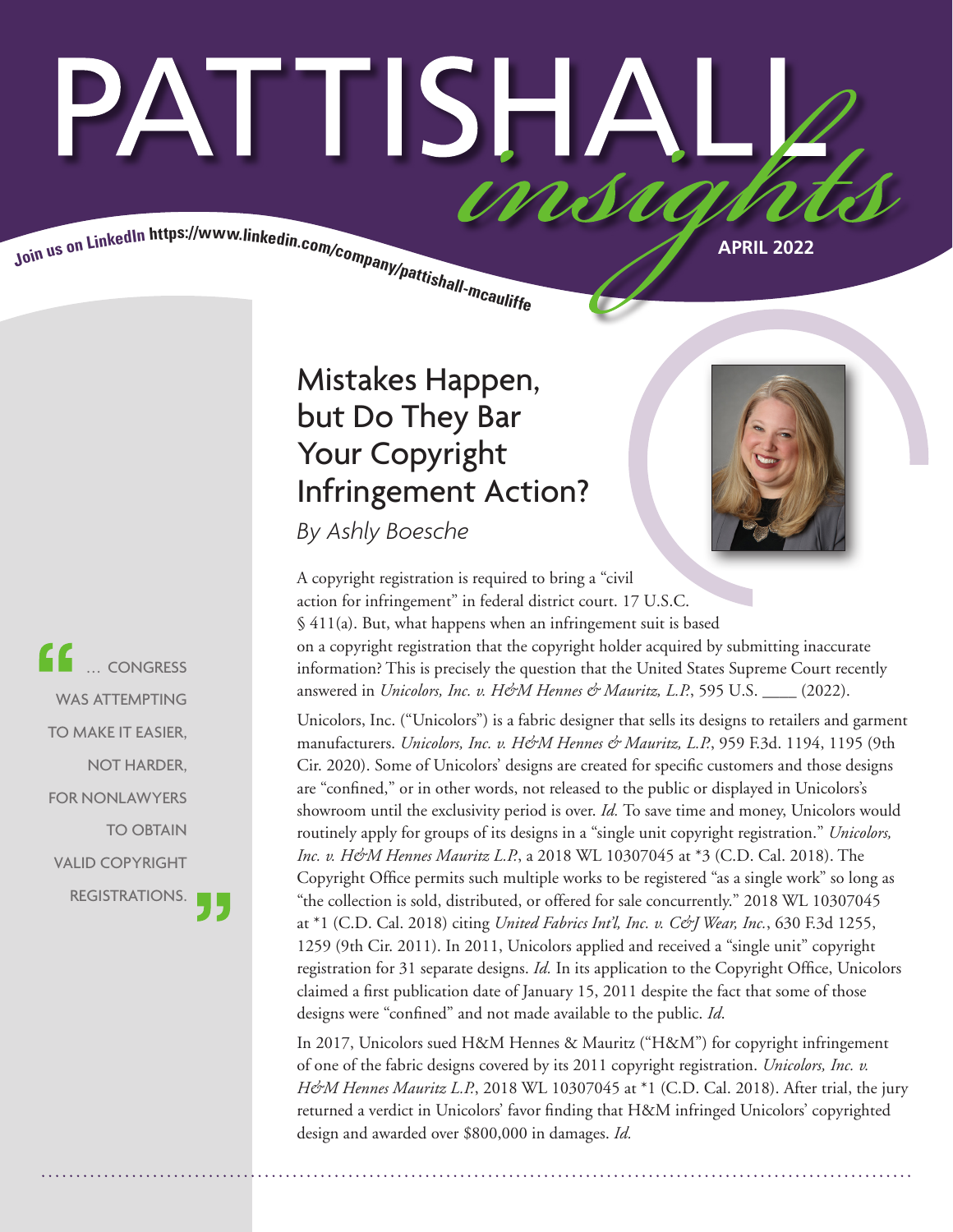After trial, H&M moved for judgment as a matter of law, arguing that Unicolors did not have a valid copyright registration on which the lawsuit was based. *Id.* H&M argued that Unicolors obtained the copyright registration fraudulently because some of the designs included in the single copyright registration were "confined" and not published on the same date. *Id.* at 2.

The district court denied H&M's motion relying on the Copyright Act's safe harbor provision, which provides that "a registration remains effective despite containing inaccurate information unless '(A) the inaccurate information was included on the application for copyright registration with knowledge that it was inaccurate; and (B) the inaccuracy of the information, if known, would have caused the Register of Copyrights to refuse registration.'" *Id.* at 3, citing 17 U.S.C. § 411(b)(1). The district court concluded that H&M failed to show that Unicolors knew that the registration contained false information and even so, that the Registrar of Copyrights would not have refused registration. *Id.*

H&M appealed and the U.S. Court of Appeals for the Ninth Circuit reversed and remanded for further proceedings in the trial court. 959 F.3d. 1194 (9th Cir. 2020). According to the Ninth Circuit, the undisputed evidence at trial showed that Unicolors included inaccurate information in its copyright application "with knowledge that it was inaccurate." *Id.* at 1200. Specifically, Unicolors knew that certain designs contained in the copyright application were confined and therefore, were published at different times. *Id.* The Ninth Circuit found, however, that after determining that the copyright registration contained inaccurate information, the district court was required to "request the Register of Copyrights to advise the court whether the inaccurate information, if known, would have caused the Register ... to refuse registration." *Id.* It remanded so that the district court could submit this request to the Register of Copyrights. *Id.* 

In reaching its decision, the Ninth Circuit did not distinguish between mistakes of law or fact in the copyright application. Rather, as soon as it

determined that Unicolors' copyright registration contained inaccurate information, it remanded with instructions for the district court to confer with Register of Copyrights to see whether she would have issued the copyright registration if she had known about the inaccuracies. Unicolors petitioned the United States Supreme Court asking it to review the Ninth Circuit's interpretation of the safe harbor provision of the Copyright Act, 17 U.S.C. § 411(b)(1)(A).

In the Supreme Court's view, under the Ninth Circuit's decision, mistakes of law may not fall within the safe harbor provision. 595 U.S. \_\_\_\_ (slip op. at 5-6)(2022). The Supreme Court disagreed with this reading noting that "[i]naccurate information in a registration is therefore equally (or more) likely to arise from mistake of law as a mistake of fact." *Id.* at 6. This is particularly true in the copyright arena because applicants include novelists, poets, painters, designers – those without legal training. *Id.* 

Moreover, cases decided before Congress enacted §411(b), "overwhelmingly held that inadvertent mistakes on registration certificates did not invalidate a copyright and thus did not bar infringement actions." *Id*. citing *Urantia Foundation v. Maaherra*, 114 F.3d 955, 963 (9th Cir. 1997). The legislative history supports the view that Congress was attempting to make it easier, not harder, for nonlawyers to obtain valid copyright registrations. *Id.* at 7.

Unicolors claimed that when it applied to register its 31 designs, it was not aware that it did not satisfy the "single unit of publication" requirement. *Id*. at 5. Because it was unaware of the legal requirement that rendered the information in its application inaccurate, it did not include that information "with knowledge that it was inaccurate." *Id.*

Ultimately, the Supreme Court held that under the safe harbor provision of the Copyright Act either a mistake of law or mistake of fact may excuse an inaccuracy in a copyright registration. This is not to suggest that great care should always be exercised in filing factually correct copyright applications, but rather that certain "understandable" inaccuracies might be forgivable. ■

THIS IS NOT TO SUGGEST THAT GREAT CARE SHOULD ALWAYS BE EXERCISED IN FILING FACTUALLY CORRECT COPYRIGHT APPLICATIONS, BUT RATHER THAT CERTAIN 'UNDERSTANDABLE' INACCURACIES MIGHT BE FORGIVABLE.

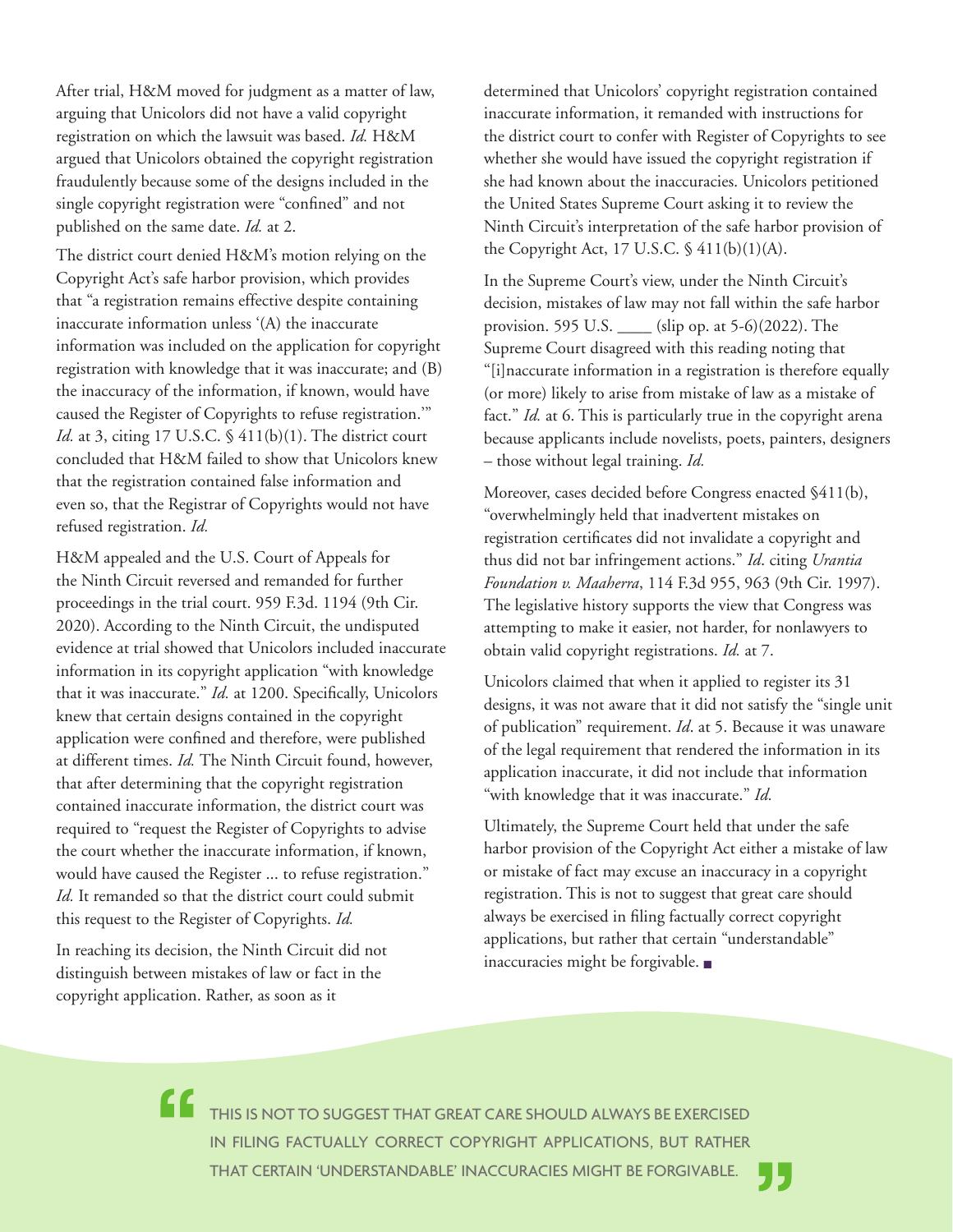

#### PRESENTATIONS



## ■ Thad Chaloemtiarana

Thad seen on left.

Thad co-moderated a Judicial Program at the ABA Section of Intellectual Property Law's IPLSpring Conference in Washington D.C., on April 6. On the panel were: Hon. Jonathan Hudis, Administrative Trademark Judge, Trademark Trial and Appeal Board, USPTO; Hon. Steve Ruwe, Copyright Royalty Judge, Copyright Royalty Board, Library of Congress; David Carson, Copyright Claims Officer, Copyright Claims Board, US Copyright Office; and June Besek, Executive Director, Kernochan Center for Law, Media and the Arts, Columbia Law School (co-moderator).

Thad also spoke on "Recent Developments in Trade Dress Protection" at the Intellectual Property Committee meeting for the Automotive Aftermarket Suppliers Association, on April 13, and, on April 25, he spoke on a Practicing Law Institute *IP Discussions* roundtable on "Product Design."

#### ■ Novaira Paul



Novaira spoke at the Coalition of Women's Initiatives in Law lunch speaker series via Zoom on "Product Placement Pitfalls and Best Practices," on April 21. Novaira discussed how to best represent a brand when its trademark or product is to be used

in various media, such as TV, film, and online.

#### PRESENTATIONS

#### ■ Belinda Scrimenti

Belinda will be a panelist on May 3 with USPTO Officials at the International Trademark Association (INTA) Annual Meeting, on "Protecting Its Customers and Itself: How the United States Patent and Trademark Office is Responding to Fraud and Fighting Back." The USPTO speakers are Amy Cotton, Deputy Commissioner for Trademarks Examination Policy; Will Covey, Deputy General Counsel & Director, Office of Enrollment & Discipline; and Michael Mangelson, Principal Counsel and Director for China IP. Belinda will provide the perspective of brand owners and their counsel.

#### APPOINTMENTS



## ■ Jonathan Jennings Jonathan has been reappointed as an Adjunct Faculty member at the University of Illinois Chicago School of Law.



■ Phillip Barengolts Phil has been appointed to the North American Global Advisory Council for INTA.

This newsletter is offered for general informational purposes only. It does not constitute legal advice and your receipt of it does not create an attorney-client relationship. Under the Illinois Rules of Professional Conduct, the content of this newsletter may be considered advertising material. ©2022 PMNH&G